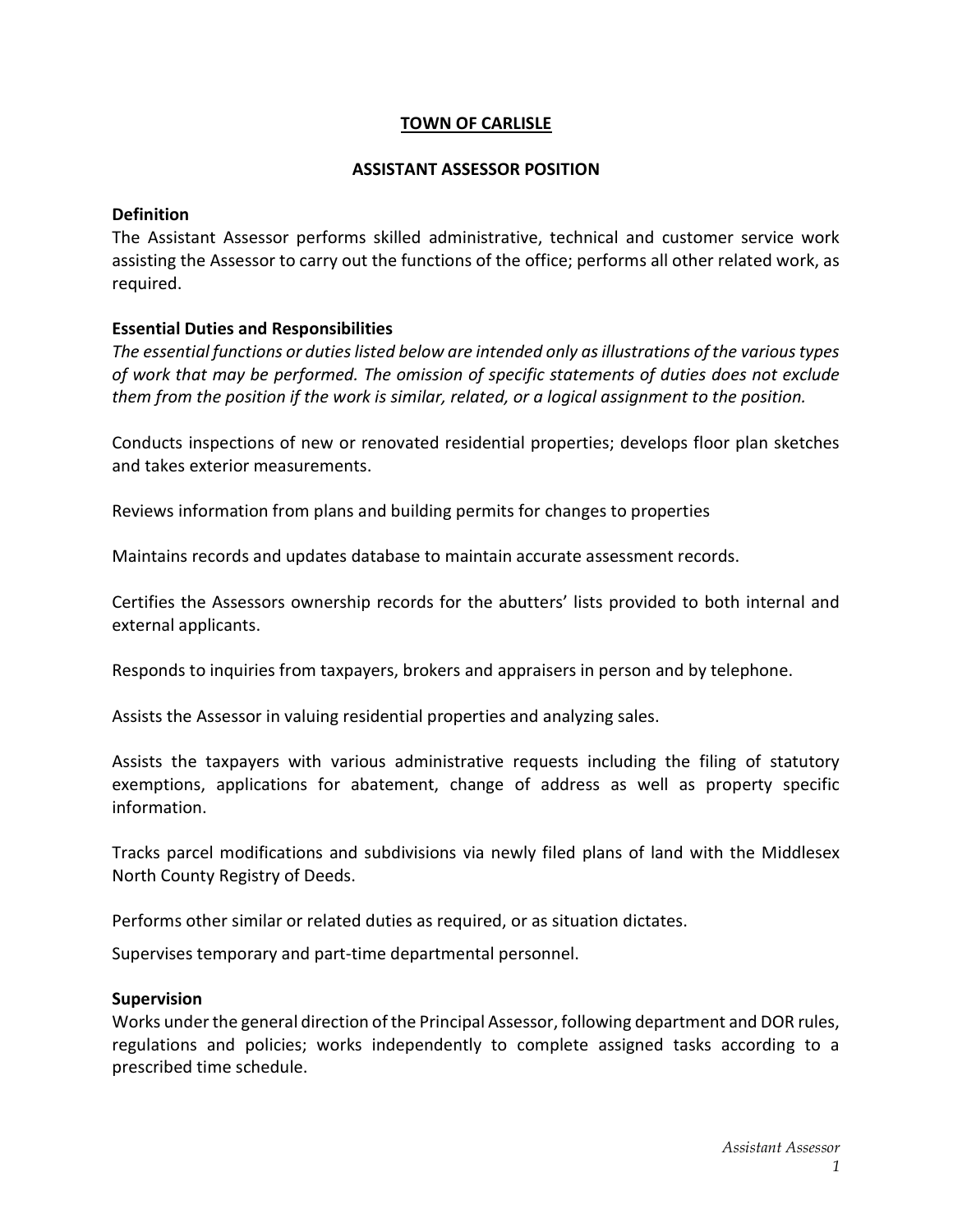Performs varied and responsible functions, requiring a thorough knowledge of departmental operations and the exercise of judgment and initiative, particularly in situations not clearly defined by precedent or established procedures; issues requiring clarification are referred to the Principal Assessor.

### Work Environment

Administrative work is performed under typical office conditions; regular field work is performed with some exposure to weather and the hazards associated with construction sites; volume of work is subject to seasonal and cyclical variations.

The employee operates standard office equipment, measuring devices and an automobile.

Makes constant contact with the public, town employees, property owners, developers, attorneys, real estate professionals and other relative to the town's valuation of property. Contacts require excellent customer service skills. Contacts are by telephone, in person, in writing, and by appointment at owner's property. Assignments must be completed in a timely and accurate manner.

Updates assessment records based on building permit inspections; including sketching of new properties and large additions etc. Works closely with Building Department to accomplish this task.

The employee has limited access to confidential information; most data is public information.

Most errors can be corrected.

# Recommended Minimum Qualifications

### Education and Experience

Associates degree or 4-year college degree (preferred); advanced training in real estate appraisal and assessing practices; two years of related experience; or an equivalent combination of education and experience.

# Additional Requirements

M.A.A. (or ability to obtain license within two years) Valid Massachusetts motor vehicle operator's license

# Knowledge, Ability and Skill

Knowledge of modern assessment practices and procedures and Massachusetts General Laws, policies and regulations relating to the assessment of property. General knowledge of GIS mapping, surveying, plans of land, and deeds. Working knowledge of town government and department software (MUNIS, Patriot Properties AssessPro C.A.M.A. and Microsoft office programs especially Excel).